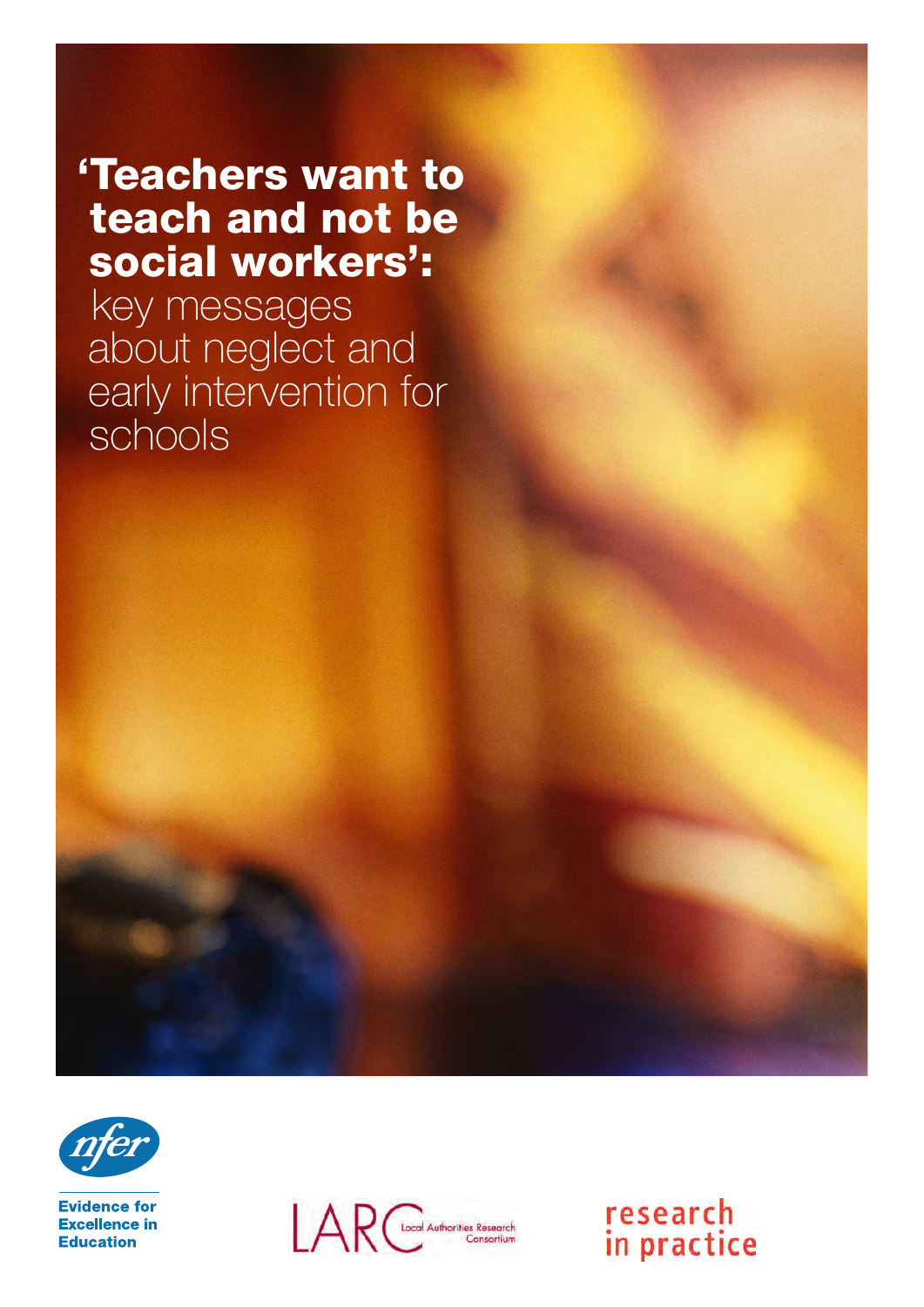### Findings from *We should have been helped from day one*: a unique perspective from children, families and practitioners<sup>1</sup>

'We should have been helped from day one': a unique perspective from children, families and practitioners' is the latest publication from LARC<sup>2</sup>. The research explored:

#### How do we effectively support families who are experiencing neglect, and who have different levels of need across the early intervention spectrum, to engage with services?

The messages from our research provide staff working in or with schools with valuable insights into how families who are experiencing neglect can be best helped early.

Identifying children experiencing neglect early and offering support soon after a problem arises can prevent needs from escalating and can reduce or eliminate longer-term problems. While chronic neglect is often addressed through child protection procedures, it can be difficult to identify and support children experiencing 'lower-level' neglect. This is where our research provides useful insights and some practical, low-cost solutions to helping families.

The research<sup>2</sup> identified several enablers and barriers to helping a pupil who is experiencing neglect. It is based on interviews with over 105 multi-agency practitioners (including headteachers, teachers, support staff, SENCOs and Education Welfare Officers from both primary and secondary phases) and 40 parents, children and young people.

1

#### How do frontline practitioners identify children experiencing neglect?

Practitioners, including school staff, argued that identifying pupils experiencing neglect is not an exact science. This means that professionals must use their professional judgement to a great extent, and are often required to be flexible and nuanced in their approach with families. Identifying a child experiencing neglect was often described as a 'grey area' (except in the cases of chronic neglect). School staff said developing a relationship with a parent/carer and family is essential in being able to assess need and offer support early.

*Not all neglect signs are apparent in school, therefore home visits or onward referral will be necessary – the assessment process will elicit the necessity to direct further action.* Education Welfare Officer

#### What are the enablers and barriers to supporting children and families?

Practitioners and families gave similar reasons for what they think helps families engage, or conversely, disengage, with support provision including early intervention services. While our research focussed on children experiencing neglect, these messages are applicable across many other services.

*From reception to primary, being a familiar face all the time, everyday, I am the lady on the gate.... and knowing that they see you there, they haven't got to wait 'til next week or a three-month waiting list.*

Parent support worker

2

Easton, C., Lamont, L., Smith, R. and Aston, H. (2013). *'We Should Have Been Helped from Day One': a Unique Perspective From Children, Families and Practitioners. Findings from LARC5.*  Slough: NFER www.nfer.ac.uk/publications/LRCF01

LARC stands for the Local Authorities Research Consortium. Further information about the LARC series of research on early intervention can be found at www.nfer.ac.uk/larc.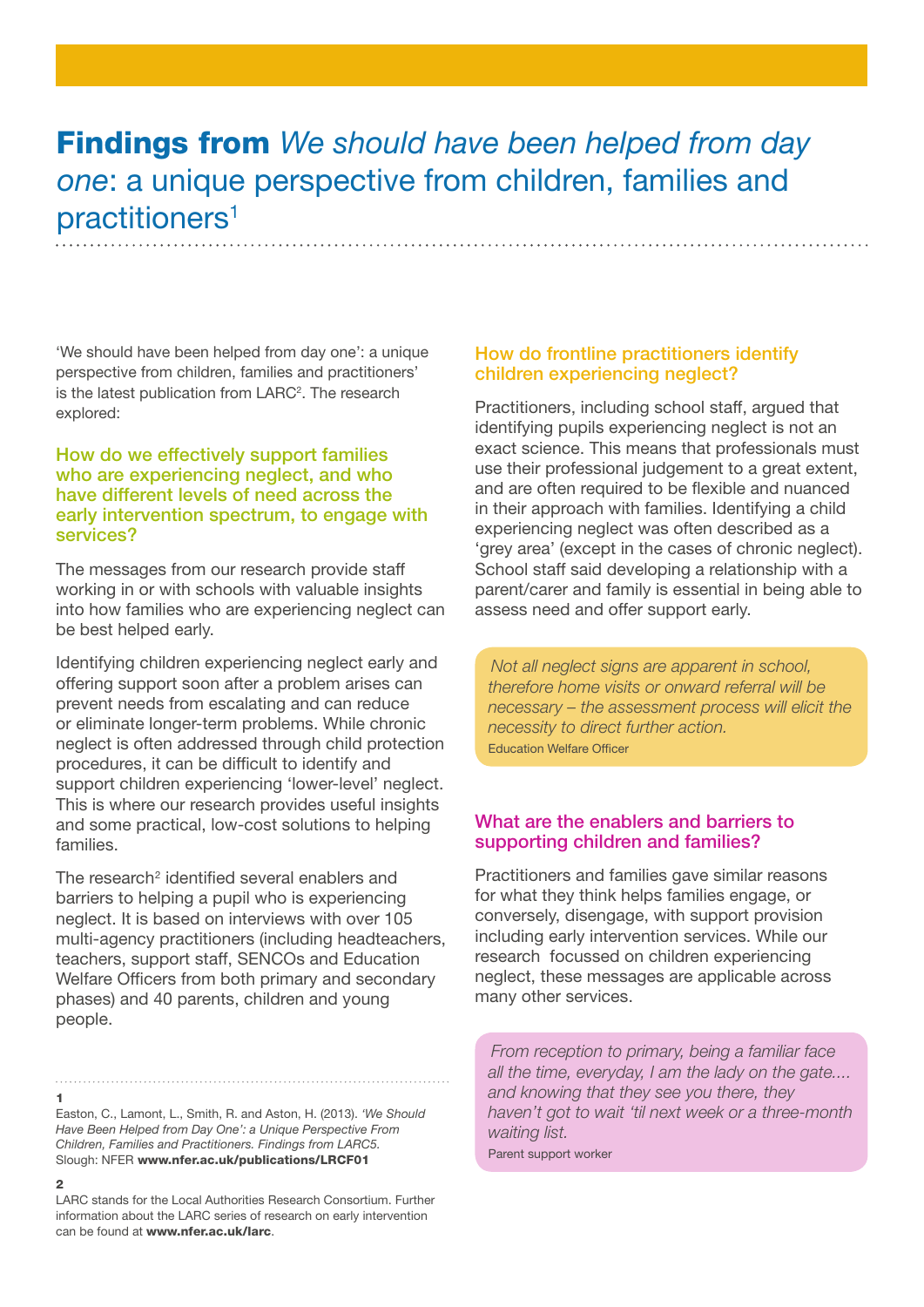#### **Figure 1** Some enablers to engaging with families



Make services accessible

Form positive relationships with practitioners

**Alleviate** misconceptions about children's social care

**Practice** multi-agency working and information sharing

Develop a skilled and confident workforce that has appropriate caseloads

Families want to know *what* support is available to them and *how* to access it, at the time they need it. Families value having a consistent lead practitioner who can provide dependable help in a trusting and supportive manner. School staff are in a good position to gain families' trust, co-ordinate support or signpost them to other sources of help as necessary.

*I think CAFs 3 are very good once you've got it started [sic]. I've seen them work quite well. You get the right people involved and something actually happens.* SENCO

Commonly held misconceptions about the role of children's social care and its different functions are a big barrier. Parents fear asking for help because they worry that their children will be taken into care.

Multi-agency working and a lack of timely and appropriate information sharing continue to be challenging. Some headteachers and teachers feel that they are being asked to assume the role of social workers or family support workers but acknowledge the importance of working with others to provide the best help for children and families.

#### What can school staff do to better support and engage with families?

Our **recommendations** for school staff and those working with schools include:

Encourage colleagues within school and those from other sectors to undertake holistic family assessments to ensure that work is spread across already overstretched staff and services.

Ensure parents/carers have a consistent staff member to support them, especially when the family is working with a number of services.

During day to day conversations with parents/ carers, address the negative stigma associated with children's social care by raising awareness of its different functions and what support is available to families.

Help colleagues to develop the key skills to engage families; these include openness, honesty, trust and being non-judgemental.

Take up training or CPD opportunities to enable staff to assess risk and offer support at the earliest opportunity.

*There are still headteachers who do not know the CAF and TAC process so we will advise who to invite.... and help tease out an action plan.*

LA early intervention practitioner

The Common Assessment Framework (or CAF) is a framework for front line services to use to assess, engage with and holistically support a child or family. For further information see: www.education.gov.uk/childrenandyoungpeople/strategy/ integratedworking/caf

For further information about the LARC series of research on early intervention, go to www.nfer.ac.uk/larc or contact the team at LARC@nfer.ac.uk

<sup>3</sup>